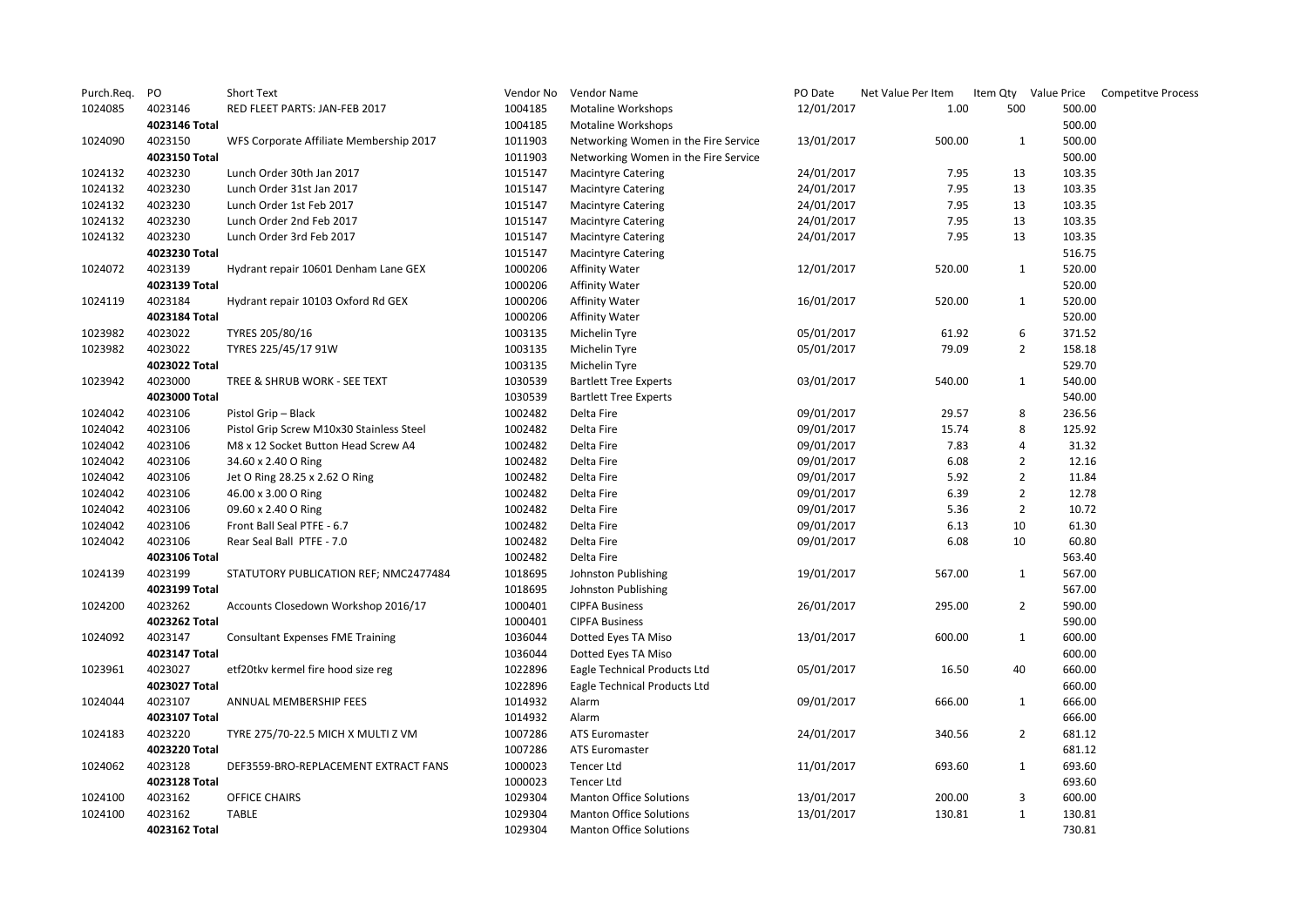| 1024209 | 4023264            | <b>Dispensing Fees</b>                   | 1004456            | <b>DW Roberts</b>                | 27/01/2017 | 30.00    | 5              | 150.00             |
|---------|--------------------|------------------------------------------|--------------------|----------------------------------|------------|----------|----------------|--------------------|
| 1024209 | 4023264            | Eye Tests                                | 1004456            | <b>DW Roberts</b>                | 27/01/2017 | 19.50    | 10             | 195.00             |
| 1024209 | 4023264            | Glasses                                  | 1004456            | <b>DW Roberts</b>                | 27/01/2017 | 139.00   | 3              | 417.00             |
|         | 4023264 Total      |                                          | 1004456            | <b>DW Roberts</b>                |            |          |                | 762.00             |
| 1024153 | 4023207            | Data Cabling - Broughton Station         | 1029264            | <b>Electrical Services HBB</b>   | 20/01/2017 | 375.00   | $\mathbf{1}$   | 375.00             |
| 1024153 | 4023207            | Data Cabling - Newport Pagnell station   | 1029264            | <b>Electrical Services HBB</b>   | 20/01/2017 | 407.00   | $\mathbf{1}$   | 407.00             |
|         | 4023207 Total      |                                          | 1029264            | <b>Electrical Services HBB</b>   |            |          |                | 782.00             |
| 1024058 | 4023119            | JACK LEG RECTIFIED ON KX64 CDE           | 1026740            | Rosenbauer UK                    | 10/01/2017 | 788.32   | 1              | 788.32             |
|         | 4023119 Total      |                                          | 1026740            | Rosenbauer UK                    |            |          |                | 788.32             |
| 1023959 | 4023048            | Hydrant install 15967 Fairfields MK      | 1014065            | Anglian Water Services           | 05/01/2017 | 816.00   | $\mathbf{1}$   | 816.00             |
|         | 4023048 Total      |                                          | 1014065            | Anglian Water Services           |            |          |                | 816.00             |
| 1023869 | 4023089            | 2.5 DAYS ADDITIONAL CONSULTANCY WORK     | 1017335            | Oxfordshire CC                   | 09/01/2017 | 625.00   | $\mathbf{1}$   | 625.00             |
| 1023869 | 4023089            | BFRS SHARE OF MILEAGE CLAIM GOLFINCH CON | 1017335            | Oxfordshire CC                   | 09/01/2017 | 184.65   | $\mathbf{1}$   | 184.65             |
| 1023869 | 4023089            | 2.5 DAYS ADDITIONAL MILEAGE              | 1017335            | Oxfordshire CC                   | 09/01/2017 | 24.90    | $\mathbf{1}$   | 24.90              |
|         | 4023089 Total      |                                          | 1017335            | Oxfordshire CC                   |            |          |                | 834.55             |
| 1024199 | 4023266            | Scheme Advisory Board Levy 16/17         | 1009107            | Improvement & Development Agency | 27/01/2017 | 840.42   | 1              | 840.42             |
|         | 4023266 Total      |                                          | 1009107            | Improvement & Development Agency |            |          |                | 840.42             |
| 1024078 | 4023138            | Hydrant repair 874 Cuddington AYL        | 1030879            | Thames Water Utilities           | 12/01/2017 | 850.00   | $\mathbf{1}$   | 850.00             |
|         | 4023138 Total      |                                          | 1030879            | Thames Water Utilities           |            |          |                | 850.00             |
| 1024059 | 4023130            | 3105 leather boot size 10                | 1007188            | <b>Gifford Newton</b>            | 11/01/2017 | 119.90   | 5              | 599.50             |
| 1024059 | 4023130            | 9684 rubber boot size 8                  | 1007188            | Gifford Newton                   | 11/01/2017 | 52.95    | $\overline{2}$ | 105.90             |
| 1024059 | 4023130            | 5222 safety shoe size 9                  | 1007188            | Gifford Newton                   | 11/01/2017 | 19.95    | $\overline{2}$ | 39.90              |
| 1024059 | 4023130            | 5222 safety shoe size 8                  | 1007188            | Gifford Newton                   | 11/01/2017 | 19.95    | $\overline{2}$ | 39.90              |
| 1024059 | 4023130            | 5222 safety shoe size 10                 | 1007188            | Gifford Newton                   | 11/01/2017 | 19.95    | $\overline{2}$ | 39.90              |
| 1024059 | 4023130            | 5222 safety shoe size 11                 | 1007188            | <b>Gifford Newton</b>            | 11/01/2017 | 19.95    | 3              | 59.85              |
|         | 4023130 Total      |                                          | 1007188            | <b>Gifford Newton</b>            |            |          |                | 884.95             |
| 1024143 | 4023212            | ACCA P1 - Governance, Risk & Ethics      | 1034315            | <b>Vale Financial Training</b>   | 20/01/2017 | 900.00   | $\mathbf{1}$   | 900.00             |
|         | 4023212 Total      |                                          | 1034315            | <b>Vale Financial Training</b>   |            |          |                | 900.00             |
| 1024073 | 4023135            | Yellow PVC BAECO Bag (as photos)         | 1008752            | Speedings Ltd                    | 11/01/2017 | 31.00    | 30             | 930.00             |
| 1024073 | 4023135            | carriage                                 | 1008752            | Speedings Ltd                    | 11/01/2017 | 14.00    | 1              | 14.00              |
|         | 4023135 Total      |                                          | 1008752            | Speedings Ltd                    |            |          |                | 944.00             |
| 1023947 | 4023006            | VEHICLE HIRE - LAND ROVER DISCOVERY      | 1003526            | Lex Autolease                    | 03/01/2017 | 1,003.68 | $\mathbf{1}$   | 1,003.68           |
| 1023947 | 4023006            | <b>SUNDRIES</b>                          | 1003526            | Lex Autolease                    | 03/01/2017 | 25.32    | $\mathbf{1}$   | 25.32              |
|         | 4023006 Total      |                                          | 1003526            | Lex Autolease                    |            |          |                | 1,029.00           |
| 1024064 | 4023122            | BEA - AUTOMATIC DOOR SUPPLIES            | 1029264            | <b>Electrical Services HBB</b>   | 11/01/2017 | 1,069.00 | 1              | 1,069.00           |
|         | 4023122 Total      |                                          | 1029264            | <b>Electrical Services HBB</b>   |            |          |                | 1,069.00           |
| 1024068 | 4023121            | Drager Maintenance Course Bob Eburne     | 1013216            | Draeger Safety UK Ltd            | 10/01/2017 | 1,112.00 | 1              | 1,112.00           |
|         | 4023121 Total      |                                          | 1013216            | Draeger Safety UK Ltd            |            |          |                | 1,112.00           |
| 1024227 | 4023294            | DEF3233 - Pump 2 repair+reinstall        | 1000542            | <b>KEE Services</b>              | 30/01/2017 | 1,255.00 | $\mathbf{1}$   | 1,255.00           |
|         | 4023294 Total      |                                          | 1000542            | <b>KEE Services</b>              |            |          |                | 1,255.00           |
| 1024198 | 4023284            | TRE/K-RW2RE Usar Trouser Medium Tall     | 1001189            | <b>Bristol Uniforms Ltd</b>      | 30/01/2017 | 147.80   | $\overline{4}$ | 591.20             |
| 1024198 | 4023284            | RE/AE-RW2RE Usar Coat Medium Tall        | 1001189            | <b>Bristol Uniforms Ltd</b>      | 30/01/2017 | 189.62   | 4              | 758.48             |
|         | 4023284 Total      |                                          | 1001189<br>1021895 | <b>Bristol Uniforms Ltd</b>      |            |          |                | 1,349.68<br>699.80 |
| 1024060 | 4023132<br>4023132 | packexe refill roll                      |                    | Packexe Ltd                      | 11/01/2017 | 34.99    | 20<br>20       |                    |
| 1024060 | 4023132 Total      | packexe hand roll                        | 1021895<br>1021895 | Packexe Ltd<br>Packexe Ltd       | 11/01/2017 | 34.99    |                | 699.80<br>1,399.60 |
|         | 4023273            |                                          |                    |                                  |            | 7.88     | 5              |                    |
| 1024196 |                    | hfrmt1 male w/rig trouser size 40reg     | 1031965            | <b>MWUK TA Dimensions</b>        | 30/01/2017 |          |                | 39.40              |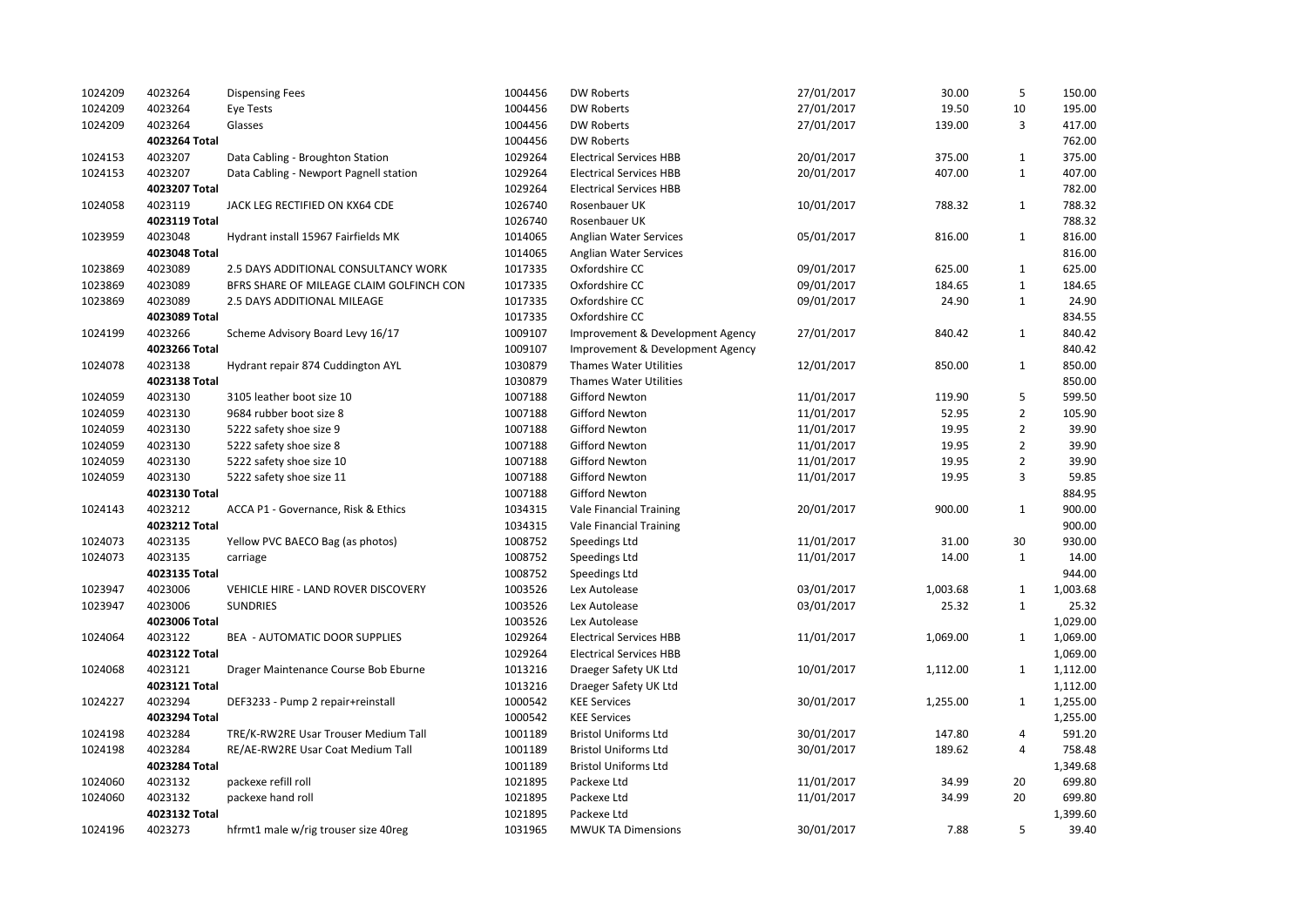| 1024196 | 4023273       | hfrmt1 male w/rig trouser size 34reg     | 1031965 | <b>MWUK TA Dimensions</b>          | 30/01/2017 | 7.88     | 30             | 236.40   |
|---------|---------------|------------------------------------------|---------|------------------------------------|------------|----------|----------------|----------|
| 1024196 | 4023273       | hfrmt1 male w/rig trouser size 30reg     | 1031965 | <b>MWUK TA Dimensions</b>          | 30/01/2017 | 7.88     | 15             | 118.20   |
| 1024196 | 4023273       | hfrmt1 male w/rig trouser size 30short   | 1031965 | <b>MWUK TA Dimensions</b>          | 30/01/2017 | 7.88     | 10             | 78.80    |
| 1024196 | 4023273       | hfrmt1 male w/rig trouser size 32reg     | 1031965 | <b>MWUK TA Dimensions</b>          | 30/01/2017 | 7.88     | 20             | 157.60   |
| 1024196 | 4023273       | hfrmt1 male w/rig trouser size 32short   | 1031965 | <b>MWUK TA Dimensions</b>          | 30/01/2017 | 7.88     | 10             | 78.80    |
| 1024196 | 4023273       | bfrsuts1 white tshirt size small         | 1031965 | <b>MWUK TA Dimensions</b>          | 30/01/2017 | 5.50     | 10             | 55.00    |
| 1024196 | 4023273       | bfrsuts1 white tshirt size medium        | 1031965 | <b>MWUK TA Dimensions</b>          | 30/01/2017 | 5.50     | 20             | 110.00   |
| 1024196 | 4023273       | bfrsuts1 white tshirt size large         | 1031965 | <b>MWUK TA Dimensions</b>          | 30/01/2017 | 5.50     | 10             | 55.00    |
| 1024196 | 4023273       | hfruts3 black tshirt size 3xl            | 1031965 | <b>MWUK TA Dimensions</b>          | 30/01/2017 | 5.18     | 20             | 103.60   |
| 1024196 | 4023273       | hfruts3 black tshirt size medium         | 1031965 | <b>MWUK TA Dimensions</b>          | 30/01/2017 | 5.18     | 20             | 103.60   |
| 1024196 | 4023273       | hfruso2 black socks size 0611            | 1031965 | <b>MWUK TA Dimensions</b>          | 30/01/2017 | 1.43     | 80             | 114.40   |
| 1024196 | 4023273       | hfruso2 black socks size 1113            | 1031965 | <b>MWUK TA Dimensions</b>          | 30/01/2017 | 1.43     | 30             | 42.90    |
| 1024196 | 4023273       | hfrfs3 female s/s white shirt size 14    | 1031965 | <b>MWUK TA Dimensions</b>          | 30/01/2017 | 6.18     | 5              | 30.90    |
| 1024196 | 4023273       | hfruj01 jogging pants size xl            | 1031965 | <b>MWUK TA Dimensions</b>          | 30/01/2017 | 13.19    | 10             | 131.90   |
| 1024196 | 4023273       | hfrups1 navy polo shirt size xxxl        | 1031965 | <b>MWUK TA Dimensions</b>          | 30/01/2017 | 5.76     | 5              | 28.80    |
|         | 4023273 Total |                                          | 1031965 | <b>MWUK TA Dimensions</b>          |            |          |                | 1,485.30 |
| 1024244 | 4023282       | Kingston 8GB USB Stick                   | 1032215 | XMA Ltd                            | 30/01/2017 | 3.33     | 50             | 166.50   |
| 1024244 | 4023282       | Samsung Galaxy J5 -16Gb                  | 1032215 | XMA Ltd                            | 30/01/2017 | 163.31   | $\overline{4}$ | 653.24   |
| 1024244 | 4023282       | iGrip Universal car dash mount           | 1032215 | XMA Ltd                            | 30/01/2017 | 22.11    | 20             | 442.20   |
| 1024244 | 4023282       | Microsoft Surface Pen                    | 1032215 | XMA Ltd                            | 30/01/2017 | 31.00    | 5              | 155.00   |
| 1024244 | 4023282       | Startech Mini DVI- VGA adapter           | 1032215 | XMA Ltd                            | 30/01/2017 | 13.02    | 5              | 65.10    |
| 1024244 | 4023282       | Patch Cable 50cm Green                   | 1032215 | XMA Ltd                            | 30/01/2017 | 0.25     | 50             | 12.50    |
| 1024244 | 4023282       | Patch Cable 50cm Red                     | 1032215 | XMA Ltd                            | 30/01/2017 | 0.22     | 50             | 11.00    |
| 1024244 | 4023282       | Patch Cable 1M Green                     | 1032215 | XMA Ltd                            | 30/01/2017 | 0.38     | 50             | 19.00    |
| 1024244 | 4023282       | Patch Cable 1M Red                       | 1032215 | XMA Ltd                            | 30/01/2017 | 0.38     | 50             | 19.00    |
| 1024244 | 4023282       | Patch Cable 2M Green                     | 1032215 | XMA Ltd                            | 30/01/2017 | 0.53     | 25             | 13.25    |
| 1024244 | 4023282       | Patch Cable 2M Red                       | 1032215 | XMA Ltd                            | 30/01/2017 | 0.57     | 25             | 14.25    |
|         | 4023282 Total |                                          | 1032215 | XMA Ltd                            |            |          |                | 1,571.04 |
| 1024084 | 4023144       | <b>TANK</b>                              | 1022695 | <b>Strong Plastic Products Ltd</b> | 12/01/2017 | 1,800.00 | $\mathbf{1}$   | 1,800.00 |
|         | 4023144 Total |                                          | 1022695 | <b>Strong Plastic Products Ltd</b> |            |          |                | 1,800.00 |
| 1024041 | 4023105       | RED FLEET PARTS: JAN-FEB 2017            | 1002471 | Truckeast Ltd                      | 09/01/2017 | 1.00     | 2000           | 2,000.00 |
|         | 4023105 Total |                                          | 1002471 | Truckeast Ltd                      |            |          |                | 2,000.00 |
| 1024161 | 4023255       | FSC Initial ICS Level 2 Course           | 1001566 | The Fire Service College Ltd       | 24/01/2017 | 1,800.00 | $\mathbf{1}$   | 1,800.00 |
| 1024161 | 4023255       | Accommodation                            | 1001566 | The Fire Service College Ltd       | 24/01/2017 | 80.00    | 5              | 400.00   |
|         | 4023255 Total |                                          | 1001566 | The Fire Service College Ltd       |            |          |                | 2,200.00 |
| 1024176 | 4023258       | ICS Level 2 Initial Course 27th-31 Mar   | 1001566 | The Fire Service College Ltd       | 24/01/2017 | 1,800.00 | $\mathbf{1}$   | 1,800.00 |
| 1024176 | 4023258       | Accommodation 26th - 30th March          | 1001566 | The Fire Service College Ltd       | 24/01/2017 | 80.00    | 5              | 400.00   |
|         | 4023258 Total |                                          | 1001566 | The Fire Service College Ltd       |            |          |                | 2,200.00 |
| 1024184 | 4023215       | Creativecloud-all Apps/IndesignCC-10mnth | 1001605 | Insight Direct Ltd                 | 23/01/2017 | 2,401.80 | $\mathbf{1}$   | 2,401.80 |
|         | 4023215 Total |                                          | 1001605 | Insight Direct Ltd                 |            |          |                | 2,401.80 |
| 1023968 | 4023031       | def 3524 - GEX - pump No1 Replacement    | 1000542 | <b>KEE Services</b>                | 05/01/2017 | 2,450.00 | $\mathbf{1}$   | 2,450.00 |
|         | 4023031 Total |                                          | 1000542 | <b>KEE Services</b>                |            |          |                | 2,450.00 |
| 1024023 | 4023101       | Challenger EVO Boots 9065/GA Size 6      | 1019981 | Jolly Safety Equipment Ltd         | 09/01/2017 | 152.00   | $\mathbf{1}$   | 152.00   |
| 1024023 | 4023101       | Challenger EVO Boots 9065/GA Size 7.5    | 1019981 | Jolly Safety Equipment Ltd         | 09/01/2017 | 152.00   | $\overline{2}$ | 304.00   |
| 1024023 | 4023101       | Challenger EVO Boots 9065/GA Size 8      | 1019981 | Jolly Safety Equipment Ltd         | 09/01/2017 | 152.00   | $\mathbf{1}$   | 152.00   |
| 1024023 | 4023101       | Challenger EVO Boots 9065/GA Size 8.5    | 1019981 | Jolly Safety Equipment Ltd         | 09/01/2017 | 152.00   | 3              | 456.00   |
| 1024023 | 4023101       | Challenger EVO Boots 9065/GA Size 9      | 1019981 | Jolly Safety Equipment Ltd         | 09/01/2017 | 152.00   | $\mathbf{1}$   | 152.00   |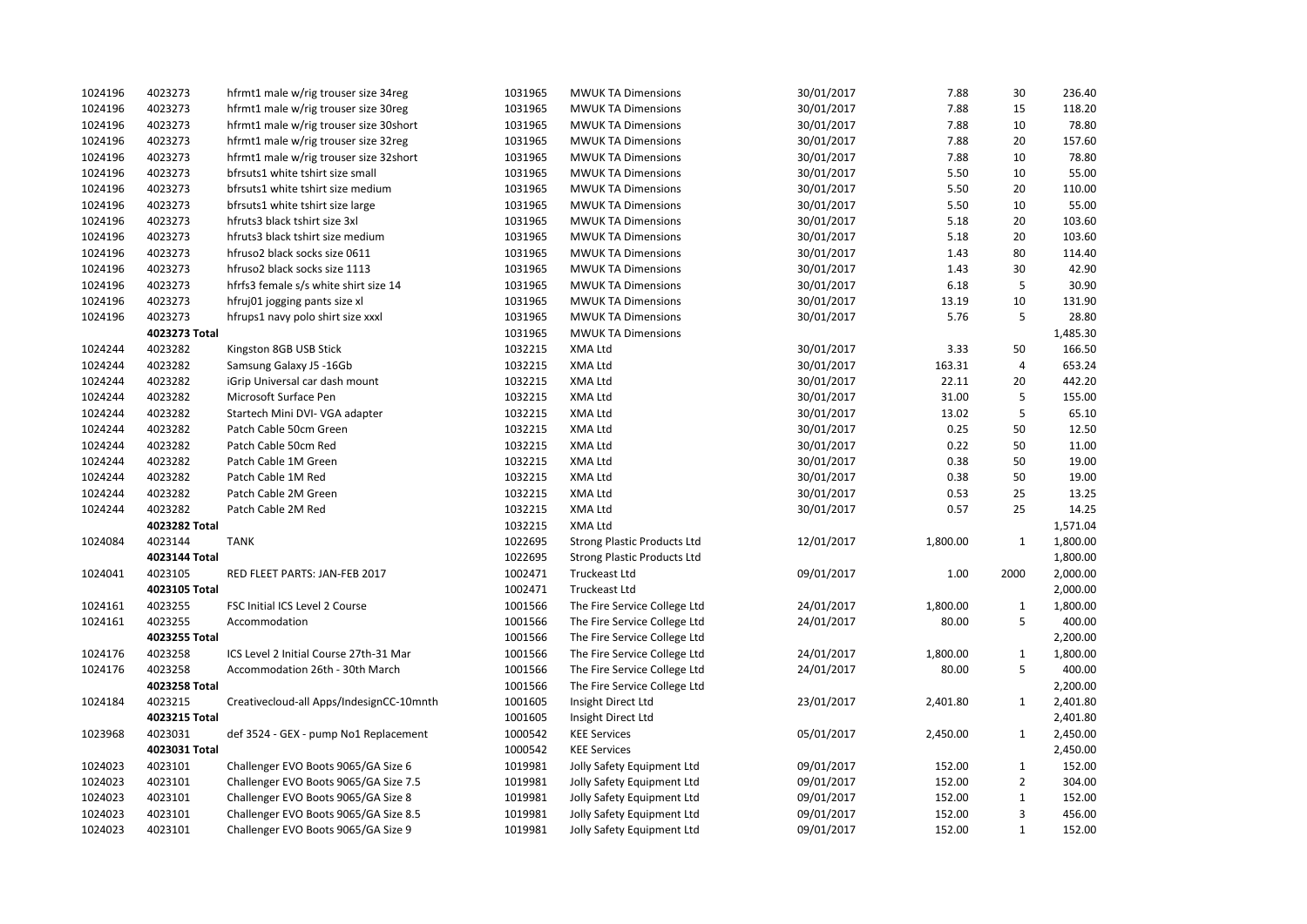| 1024023 | 4023101       | Challenger EVO Boots 9065/GA Size 9.5   | 1019981 | Jolly Safety Equipment Ltd          | 09/01/2017 | 152.00   | 6              | 912.00     |
|---------|---------------|-----------------------------------------|---------|-------------------------------------|------------|----------|----------------|------------|
| 1024023 | 4023101       | Challenger EVO Boots 9065/GA Size 10.5  | 1019981 | Jolly Safety Equipment Ltd          | 09/01/2017 | 152.00   | $\overline{2}$ | 304.00     |
| 1024023 | 4023101       | Delivery                                | 1019981 | Jolly Safety Equipment Ltd          | 09/01/2017 | 48.00    | $\mathbf{1}$   | 48.00      |
|         | 4023101 Total |                                         | 1019981 | Jolly Safety Equipment Ltd          |            |          |                | 2,480.00   |
| 1024168 | 4023233       | Gold Command Training 13.01.2017        | 1027823 | Principea Consulting Ltd            | 24/01/2017 | 2,685.85 | $\mathbf{1}$   | 2,685.85   |
|         | 4023233 Total |                                         | 1027823 | Principea Consulting Ltd            |            |          |                | 2,685.85   |
| 1024046 | 4023110       | IOSH 16th - 19th Jan 2017               | 1035792 | Phoenix Healthy & Safety            | 10/01/2017 | 2,691.00 | $\mathbf{1}$   | 2,691.00   |
|         | 4023110 Total |                                         | 1035792 | Phoenix Healthy & Safety            |            |          |                | 2,691.00   |
| 1024061 | 4023118       | FME Training 2 day induction Feb 2017   | 1036044 | Dotted Eyes TA Miso                 | 10/01/2017 | 1,900.00 | $\mathbf{1}$   | 1,900.00   |
| 1024061 | 4023118       | FME Training 1 day advanced Feb 2017    | 1036044 | Dotted Eyes TA Miso                 | 10/01/2017 | 950.00   | $\mathbf{1}$   | 950.00     |
|         | 4023118 Total |                                         | 1036044 | Dotted Eyes TA Miso                 |            |          |                | 2,850.00   |
| 1024065 | 4023124       | <b>BEA - NEW APPLIANCE BAY LIGHTING</b> | 1029264 | <b>Electrical Services HBB</b>      | 11/01/2017 | 2,966.00 | $\mathbf{1}$   | 2,966.00   |
|         | 4023124 Total |                                         | 1029264 | <b>Electrical Services HBB</b>      |            |          |                | 2,966.00   |
| 1024098 | 4023163       | Doc-Locker subscription 2017            | 1029461 | Oakleaf Technical Service Ltd       | 13/01/2017 | 3,000.00 | $\mathbf{1}$   | 3,000.00   |
|         | 4023163 Total |                                         | 1029461 | Oakleaf Technical Service Ltd       |            |          |                | 3,000.00   |
| 1024185 | 4023216       | Motorola 403-470M Radio                 | 1001248 | Radiocoms Systems Ltd               | 23/01/2017 | 290.55   | 12             | 3,486.60   |
|         | 4023216 Total |                                         | 1001248 | Radiocoms Systems Ltd               |            |          |                | 3,486.60   |
| 1023900 | 4023007       | BFRS PORTION OF SAN H COSTS             | 1800207 | Royal Berkshire Fire Authority      | 03/01/2017 | 3,964.25 | $\mathbf{1}$   | 3,964.25   |
|         | 4023007 Total |                                         | 1800207 | Royal Berkshire Fire Authority      |            |          |                | 3,964.25   |
| 1024152 | 4023251       | <b>SAN H Payments</b>                   | 1800207 | Royal Berkshire Fire Authority      | 24/01/2017 | 3,964.25 | $\mathbf{1}$   | 3,964.25   |
|         | 4023251 Total |                                         | 1800207 | Royal Berkshire Fire Authority      |            |          |                | 3,964.25   |
| 1024126 | 4023194       | Milton Keynes Park Trust Fees           | 1035785 | <b>Blake Morgan</b>                 | 19/01/2017 | 4,250.00 | $\mathbf{1}$   | 4,250.00   |
|         | 4023194 Total |                                         | 1035785 | <b>Blake Morgan</b>                 |            |          |                | 4,250.00   |
| 1024079 | 4023152       | <b>BEA - WARM AIR HEATER</b>            | 1000023 | Tencer Ltd                          | 13/01/2017 | 4,621.00 | $\mathbf{1}$   | 4,621.00   |
|         | 4023152 Total |                                         | 1000023 | <b>Tencer Ltd</b>                   |            |          |                | 4,621.00   |
| 1024190 | 4023235       | course 5 days inc accom & food          | 1036231 | Sky Futures Partners Ltd            | 24/01/2017 | 4,850.00 | $1\,$          | 4,850.00   |
|         | 4023235 Total |                                         | 1036231 | Sky Futures Partners Ltd            |            |          |                | 4,850.00   |
| 1024069 | 4023134       | REPAIR TL LADDER DAMAGE                 | 1026740 | Rosenbauer UK                       | 11/01/2017 | 4,978.31 | $\mathbf{1}$   | 4,978.31   |
|         | 4023134 Total |                                         | 1026740 | Rosenbauer UK                       |            |          |                | 4,978.31   |
| 1024194 | 4023281       | iiyama ProLite T2452MTS-B4 24" Screen   | 1032215 | XMA Ltd                             | 30/01/2017 | 207.00   | 10             | 2,070.00   |
| 1024194 | 4023281       | Intel NUC5i3RYK                         | 1032215 | XMA Ltd                             | 30/01/2017 | 244.49   | 10             | 2,444.90   |
| 1024194 | 4023281       | Kingston 4GB RAM                        | 1032215 | XMA Ltd                             | 30/01/2017 | 23.69    | 10             | 236.90     |
| 1024194 | 4023281       | Kingston M.2 120 SATA harddrive         | 1032215 | XMA Ltd                             | 30/01/2017 | 44.12    | 10             | 441.20     |
|         | 4023281 Total |                                         | 1032215 | XMA Ltd                             |            |          |                | 5,193.00 Y |
| 1024054 | 4023115       | Airwave Logistics Process - All Orders  | 1021817 | Airwave Solutions Ltd               | 10/01/2017 | 43.56    | 1              | 43.56      |
| 1024054 | 4023115       | PBVT Add Vehicle Mobile SANA Kit        | 1021817 | Airwave Solutions Ltd               | 10/01/2017 | 890.91   | 6              | 5,345.46   |
|         | 4023115 Total |                                         | 1021817 | Airwave Solutions Ltd               |            |          |                | 5,389.02 Y |
| 1023991 | 4023090       | Coaching Training 8 sessions            | 1025466 | The Watt Associates                 | 09/01/2017 | 5,600.00 | 1              | 5,600.00   |
|         | 4023090 Total |                                         | 1025466 | The Watt Associates                 |            |          |                | 5,600.00 Y |
| 1024131 | 4023202       | trousers medium/tall-TEA/AC XR2PA       | 1001189 | <b>Bristol Uniforms Ltd</b>         | 19/01/2017 | 232.15   | 10             | 2,321.50   |
| 1024131 | 4023202       | coat medium/tall - EA2/Q XR2PA          | 1001189 | <b>Bristol Uniforms Ltd</b>         | 19/01/2017 | 282.50   | 10             | 2,825.00   |
| 1024131 | 4023202       | Female coat medium tall - LEA2/Q XR2PA  | 1001189 | <b>Bristol Uniforms Ltd</b>         | 19/01/2017 | 282.50   | $\overline{2}$ | 565.00     |
|         | 4023202 Total |                                         | 1001189 | <b>Bristol Uniforms Ltd</b>         |            |          |                | 5,711.50 Y |
| 1024029 | 4023175       | Topo Optimiser                          | 1036044 | Dotted Eyes TA Miso                 | 16/01/2017 | 1,800.00 | $\mathbf{1}$   | 1,800.00   |
| 1024029 | 4023175       | <b>FME Licences</b>                     | 1036044 | Dotted Eyes TA Miso                 | 16/01/2017 | 5,100.00 | $\mathbf{1}$   | 5,100.00   |
|         | 4023175 Total |                                         | 1036044 | Dotted Eyes TA Miso                 |            |          |                | 6,900.00 Y |
| 1023973 | 4023032       | Annual Subscription for LGA 2017/18     | 1009882 | <b>Local Government Association</b> | 05/01/2017 | 7,659.00 | $\mathbf{1}$   | 7,659.00   |